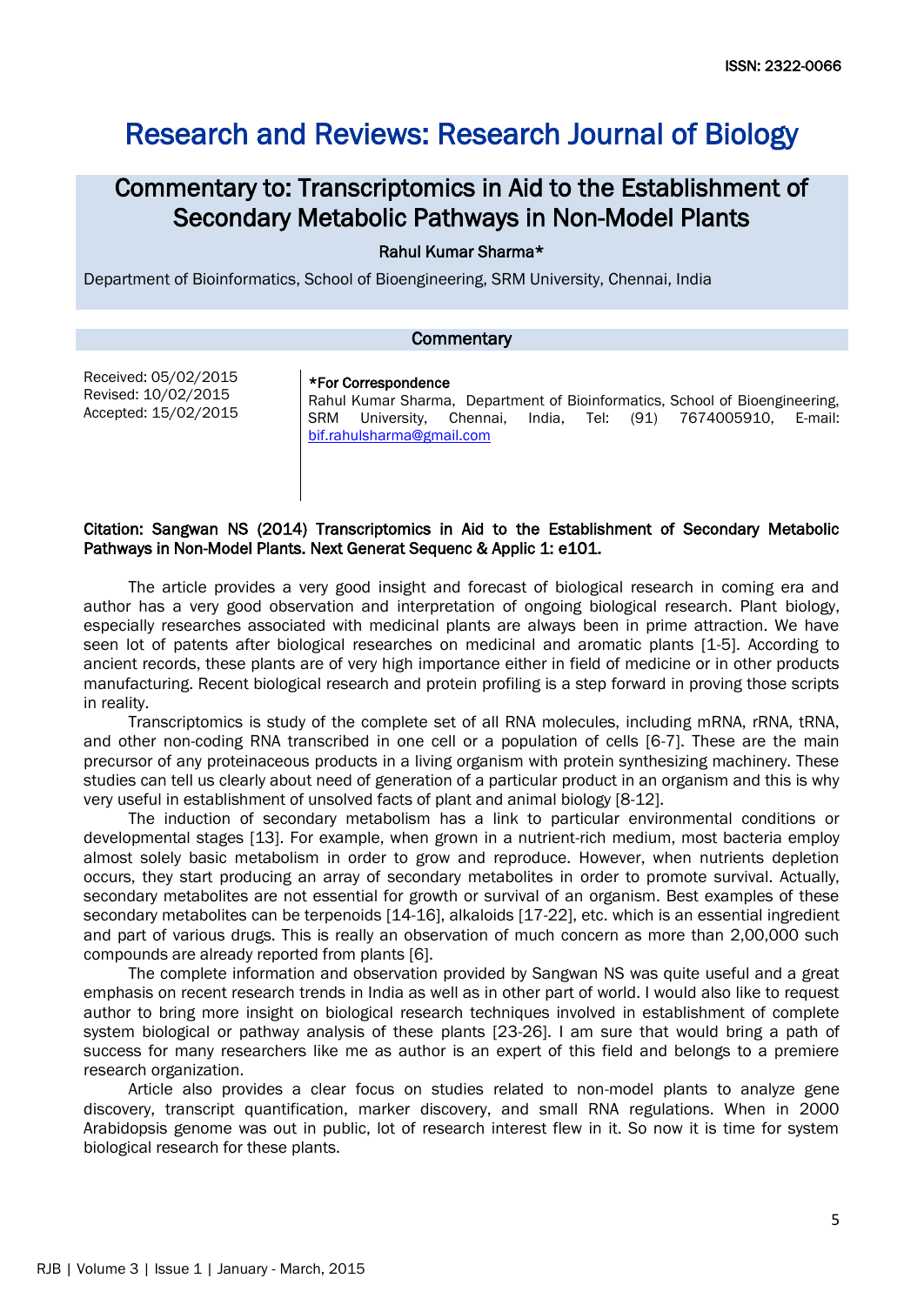#### **REFERENCES**

- 1. [Bindhu VR, Ganga S, Dayanandan S \(2015\) Mortality Effects of Some Medicinal Plants on the](http://omicsonline.org/open-access/mortality-effects-of-some-medicinal-plants-on-the-pulse-beetle-callosobruchuschinensis-coleoptera-bruchidae-2155-6202-1000150.php?aid=45256)  [Pulse Beetle Callosobruchus chinensis \(Coleoptera: Bruchidae\). J Biofertil Biopestici 6:150.](http://omicsonline.org/open-access/mortality-effects-of-some-medicinal-plants-on-the-pulse-beetle-callosobruchuschinensis-coleoptera-bruchidae-2155-6202-1000150.php?aid=45256)
- 2. [Kabir Dar A, Siddiqui MAA, Wahid-ul H, Lone AH, Manzoor N, et al. \(2015\) Threat Status of Rheum](http://omicsgroup.org/journals/threat-status-of-rheum-emodi--a-study-in-selected-cishimalayanregions-of-kashmir-valley-jammu--kashmir-india-2167-0412-1000183.php?aid=42250)  emodi - [A Study in Selected Cis-Himalayan Regions of Kashmir Valley Jammu & Kashmir India.](http://omicsgroup.org/journals/threat-status-of-rheum-emodi--a-study-in-selected-cishimalayanregions-of-kashmir-valley-jammu--kashmir-india-2167-0412-1000183.php?aid=42250)  [Med Aromat Plants 4:183.](http://omicsgroup.org/journals/threat-status-of-rheum-emodi--a-study-in-selected-cishimalayanregions-of-kashmir-valley-jammu--kashmir-india-2167-0412-1000183.php?aid=42250)
- 3. [Pratiwi SUT, Lagendijk EL, Hertiani T, Weert Sd, Hondel CAMJJVD \(2015\) Antimicrobial effects of](http://esciencecentral.org/journals/antimicrobial-effects-of-indonesian-medicinal-plants-extracts-on-planktonic-and-biofilm-growth-of-pseudomonas-aeruginosa-and-staphylococcus-aureus-2376-0354.1000119.php?aid=38125)  [Indonesian Medicinal Plants Extracts on Planktonic and Biofilm Growth of Pseudomonas](http://esciencecentral.org/journals/antimicrobial-effects-of-indonesian-medicinal-plants-extracts-on-planktonic-and-biofilm-growth-of-pseudomonas-aeruginosa-and-staphylococcus-aureus-2376-0354.1000119.php?aid=38125)  [aeruginosa and Staphylococcus aureus. J Horticulture 2:119.](http://esciencecentral.org/journals/antimicrobial-effects-of-indonesian-medicinal-plants-extracts-on-planktonic-and-biofilm-growth-of-pseudomonas-aeruginosa-and-staphylococcus-aureus-2376-0354.1000119.php?aid=38125)
- 4. [Saravanan M, Ignacimuthu S \(2015\) Hypocholesterolemic Effect of Indian Medicinal Plants -](http://omicsonline.org/open-access/hypocholesterolemic-effect-of-indian-medicinal-plants-a-review-2161-0444.1000040.php?aid=37082) A [Review. Med chem 5:040-049.](http://omicsonline.org/open-access/hypocholesterolemic-effect-of-indian-medicinal-plants-a-review-2161-0444.1000040.php?aid=37082)
- 5. [Eddouks M, Hebi M, Zeggwagh N, El Bouhali B, Hajji LH \(2015\) Effect of](http://omicsgroup.org/journals/effect-of-momordica-charantia-camellia-sinensis-and-cinnamon-specieson-insulin-resistance-2167-0412-1000182.php?aid=42246) *Momordica charantia, Camellia sinensis* and *Cinnamon Species* [on Insulin Resistance. Med Aromat Plants 4:182.](http://omicsgroup.org/journals/effect-of-momordica-charantia-camellia-sinensis-and-cinnamon-specieson-insulin-resistance-2167-0412-1000182.php?aid=42246)
- 6. [Sangwan NS \(2014\) Transcriptomics in Aid to the Establishment of Secondary Metabolic](http://omicsonline.org/open-access/transcriptomics-in-aid-to-the-establishment-of-secondary-metabolic-pathways-in-nonmodel-plants-jngsa.1000e101.php?aid=27199)  [Pathways in Non-Model Plants. Next Generat Sequenc & Applic 1:e101.](http://omicsonline.org/open-access/transcriptomics-in-aid-to-the-establishment-of-secondary-metabolic-pathways-in-nonmodel-plants-jngsa.1000e101.php?aid=27199)
- 7. [Khanam S, Ansari SH \(2008\) General Study of Formation of Secondary Metabolites](http://nsdl.niscair.res.in/123456789/718)
- 8. [Arora D, Mahmood Z, George J, Yadav AK, Kumar S, et al. \(2013\) Plasma Protein Profiling of](http://omicsonline.org/plasma-protein-profiling-of-breast-cancer-patients-of-north-indian%20population-a-potential-approach-to-early-detection-jpb.1000267.php?aid=13978)  [Breast Cancer Patients of North Indian Population: A Potential Approach to Early Detection. J](http://omicsonline.org/plasma-protein-profiling-of-breast-cancer-patients-of-north-indian%20population-a-potential-approach-to-early-detection-jpb.1000267.php?aid=13978)  [Proteomics Bioinform 6: 088-098.](http://omicsonline.org/plasma-protein-profiling-of-breast-cancer-patients-of-north-indian%20population-a-potential-approach-to-early-detection-jpb.1000267.php?aid=13978)
- 9. [Pandey NK, Biswas SK, Rajik M, Prasad R, Bisen K, et al. \(2012\) Inductions of Defense Response](http://omicsonline.org/inductions-of-defense-response-in-tomato-against-fusarium-wilt-through-inorganic-chemicals-as-inducers-2157-%207471.1000128.php?aid=8315)  [in Tomato against Fusarium Wilt through Inorganic Chemicals as Inducers. J Plant Pathol Microb](http://omicsonline.org/inductions-of-defense-response-in-tomato-against-fusarium-wilt-through-inorganic-chemicals-as-inducers-2157-%207471.1000128.php?aid=8315)  [3:128.](http://omicsonline.org/inductions-of-defense-response-in-tomato-against-fusarium-wilt-through-inorganic-chemicals-as-inducers-2157-%207471.1000128.php?aid=8315)
- 10. [Sjöberg R, Hammarström L, Nilsson P \(2012\) Biosensor Based Protein Profiling on Reverse](http://omicsonline.org/biosensor-based-protein-profiling-on-reverse-phase-serum-microarray-jpb.1000233.php?aid=7977)  [Phase Serum Microarray. J Proteomics Bioinform 5: 185-189.](http://omicsonline.org/biosensor-based-protein-profiling-on-reverse-phase-serum-microarray-jpb.1000233.php?aid=7977)
- 11. Culak RA, Fang M, Simon SB, Dekio I, [Rajakaruna LK, et al. \(2012\) Changes in the Matrix](http://omicsonline.org/changes-in-the-matrix-markedly-enhance-the-resolution-and-accurate-identification-of-human-pathogens-by-maldi-tof-ms-2155-9872.S2-002.php?aid=6545)  [Markedly Enhance the Resolution and Accurate Identification of Human Pathogens by MALDI-TOF](http://omicsonline.org/changes-in-the-matrix-markedly-enhance-the-resolution-and-accurate-identification-of-human-pathogens-by-maldi-tof-ms-2155-9872.S2-002.php?aid=6545)  [MS. J Anal Bioanal Tech S2:002.](http://omicsonline.org/changes-in-the-matrix-markedly-enhance-the-resolution-and-accurate-identification-of-human-pathogens-by-maldi-tof-ms-2155-9872.S2-002.php?aid=6545)
- 12. [Wang D, Wang S, Chen W \(2014\) Activities of Antitussive of even Alkaloids from Bulbus Fritillariae](http://esciencecentral.org/journals/activities-of-antitussive-of-even-alkaloids-from-bulbus-fritillariae-cirrhosae-2329-6836.S1-005.php?aid=33072)  [cirrhosae. Nat Prod Chem Res S1:005.](http://esciencecentral.org/journals/activities-of-antitussive-of-even-alkaloids-from-bulbus-fritillariae-cirrhosae-2329-6836.S1-005.php?aid=33072)
- 13. [Chen A, Guo Z, Zhou L, Yang H \(2010\) Hepatic Endosome Protein Profiling in Apolipoprotein E](http://omicsonline.org/hepatic-endosome-protein-profiling-in-apolipoprotein-e-deficient-mice-expressing-apolipoprotein-b-but-not-b-1948-593X.1000031.php?aid=349)  [Deficient Mice Expressing Apolipoprotein B48 but not B100. J Bioanal Biomed 2:100-106.](http://omicsonline.org/hepatic-endosome-protein-profiling-in-apolipoprotein-e-deficient-mice-expressing-apolipoprotein-b-but-not-b-1948-593X.1000031.php?aid=349)
- 14. [Alagna F \(2013\) Innovative Transcriptomics Approaches for Large Scale Identification of Genes](http://esciencecentral.org/journals/innovative-transcriptomics-approaches-for-large-scale-identification-of-%20genes-involved-in-plant-secondary-metabolism-2329-9029.1000e107.php?aid=14675)  [Involved In Plant Secondary Metabolism. J Plant Biochem Physiol 1:e107.](http://esciencecentral.org/journals/innovative-transcriptomics-approaches-for-large-scale-identification-of-%20genes-involved-in-plant-secondary-metabolism-2329-9029.1000e107.php?aid=14675)
- 15. [YIN J, LIANG T, ZHANG MY, Chun-Xiao LI, XIAO JL, et al. \(2014\) The Physiological Characteristics,](http://esciencecentral.org/journals/the-physiological-characteristics-expression-of-oxidosqualene-cyclase-genes-and-accumulation-of-triterpenoids-in-white-birch-saplings-by-sa-and-meja-treatment-2329-9029.1000129.php?aid=28008)  [Expression of Oxidosqualene Cyclase Genes and Accumulation of Triterpenoids in White Birch](http://esciencecentral.org/journals/the-physiological-characteristics-expression-of-oxidosqualene-cyclase-genes-and-accumulation-of-triterpenoids-in-white-birch-saplings-by-sa-and-meja-treatment-2329-9029.1000129.php?aid=28008)  (*Betula platyphylla suk*[\) Saplings by Sa and Meja Treatment. J Plant Biochem Physiol 2:129.](http://esciencecentral.org/journals/the-physiological-characteristics-expression-of-oxidosqualene-cyclase-genes-and-accumulation-of-triterpenoids-in-white-birch-saplings-by-sa-and-meja-treatment-2329-9029.1000129.php?aid=28008)
- 16. [Pragadheesh VS, Yadav A, Singh SC, Gupta N, Chanotiya CS \(2013\) Leaf Essential Oil of](http://omicsgroup.org/journals/leaf-essential-oil-of-cultivated-pimenta-racemosa-mill-jw-moore-from-north-india-distribution-of-phenylpropanoids-and-chiral-terpenoids-2167-0412.1000118.php?aid=10748)  [Cultivated Pimenta Racemosa \(Mill.\) J.W. Moore from North India: Distribution of](http://omicsgroup.org/journals/leaf-essential-oil-of-cultivated-pimenta-racemosa-mill-jw-moore-from-north-india-distribution-of-phenylpropanoids-and-chiral-terpenoids-2167-0412.1000118.php?aid=10748)  [Phenylpropanoids and Chiral Terpenoids. Med Aromat Plants 2:118.](http://omicsgroup.org/journals/leaf-essential-oil-of-cultivated-pimenta-racemosa-mill-jw-moore-from-north-india-distribution-of-phenylpropanoids-and-chiral-terpenoids-2167-0412.1000118.php?aid=10748)
- 17. [Ramdani M, Lograda T, Chalard P, Figueredo G, Chalchat JC, et al. \(2012\) Essential Oil Variability](http://omicsgroup.org/journals/essential-oil-variability-in-natural-hahadjerine-population-of-cupressus%20dupreziana-in-tassili-najjer-algeria-2168-9776.1000101.php?aid=3471)  in Natural Hahadjerine Population of Cupressus dupreziana in Tassili n'Ajjer (Algeria). J Forest [Res Open Access 1:101.](http://omicsgroup.org/journals/essential-oil-variability-in-natural-hahadjerine-population-of-cupressus%20dupreziana-in-tassili-najjer-algeria-2168-9776.1000101.php?aid=3471)
- 18. [Ortega-David E, Rodriguez-Stouvenel A \(2014\)](http://omicsonline.org/open-access/bioprocessing-of-lupin-cotyledons-lupinus-mutabilis-with-rhizopus-oligosporus-for-reduction-of-quinolizidine-alkaloids-2157-7110.1000323.php?aid=27046) Bioprocessing of Lupin Cotyledons (*Lupinus mutabilis*) with *Rhizopus oligosporus* [for Reduction of Quinolizidine Alkaloids. J Food Process](http://omicsonline.org/open-access/bioprocessing-of-lupin-cotyledons-lupinus-mutabilis-with-rhizopus-oligosporus-for-reduction-of-quinolizidine-alkaloids-2157-7110.1000323.php?aid=27046)  [Technol 5:323.](http://omicsonline.org/open-access/bioprocessing-of-lupin-cotyledons-lupinus-mutabilis-with-rhizopus-oligosporus-for-reduction-of-quinolizidine-alkaloids-2157-7110.1000323.php?aid=27046)
- 19. [Putra MY, Jaswir I, \(2014\) The Alkaloids from Indonesian Marine Sponges. Oceanography 2:125.](http://esciencecentral.org/journals/the-alkaloids-from-indonesian-marine-sponges-2332-2632-2-125.php?aid=26581)